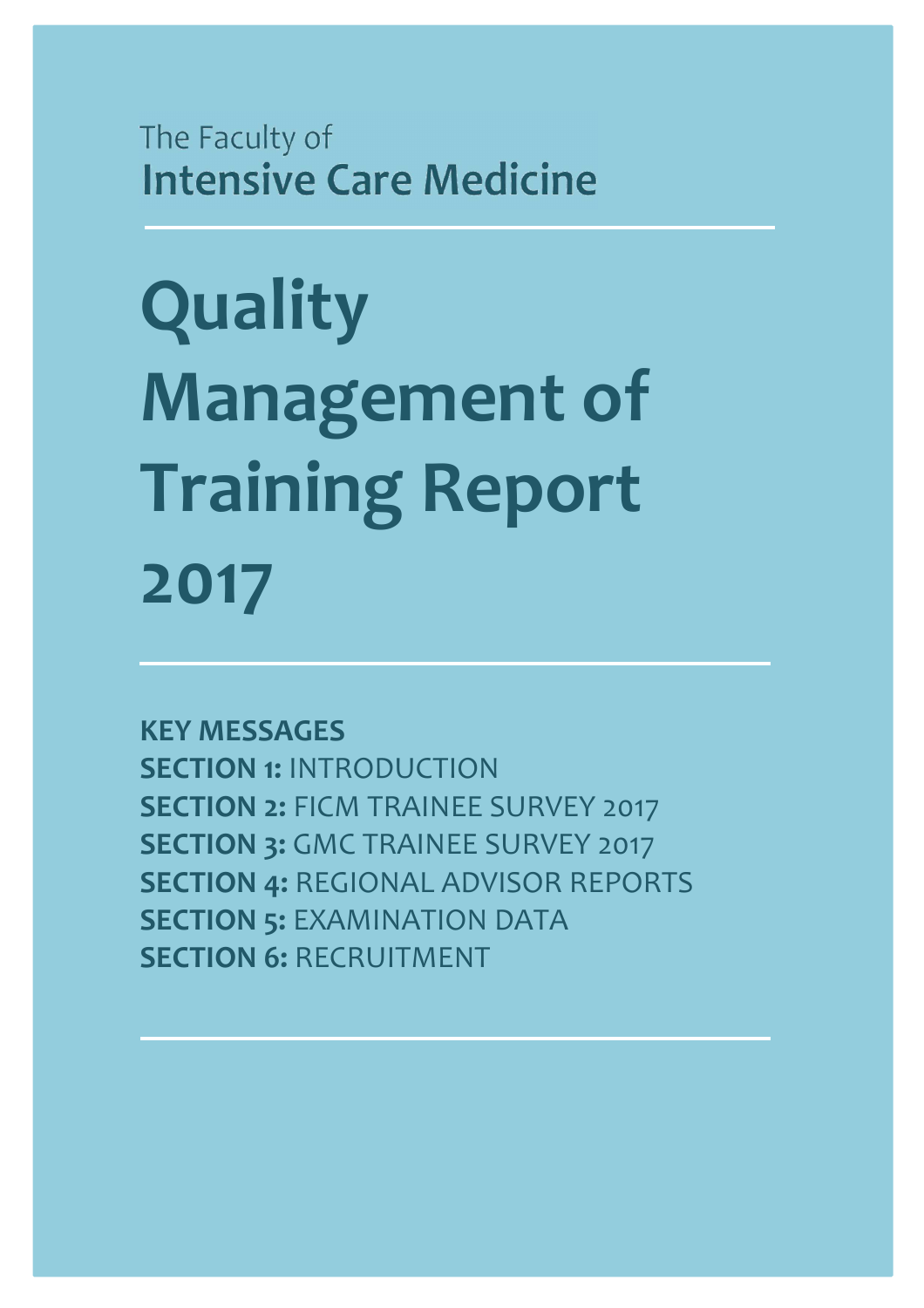# **KEY MESSAGES**

- **1 Like last year, the number of trainees completing the FICM Trainee Survey continues to grow but the number is still below 100% completion.**
- **2 Placements within the critical care environment continued to receive the highest ratings from trainees.**
- **3 Placements within the medicine environments that were rated as 'inappropriate' increased. This will be a focus for the FICM to investigate in 2018.**
- **4 There were issues reported in managing stage 2 training for dual trainees. This, along with issues raised on assessment burden, have been set as a priority for the curriculum review group that was convened at the end of 2017.**
- **5 Longitudinal analysis indicates that quality issues are being proactively managed locally.**
- **6 At core training level, there are similar numbers of medical trainees and anaesthetic trainees considering a career in ICM, although because of differing training numbers the proportion of anaesthetic trainees is higher.**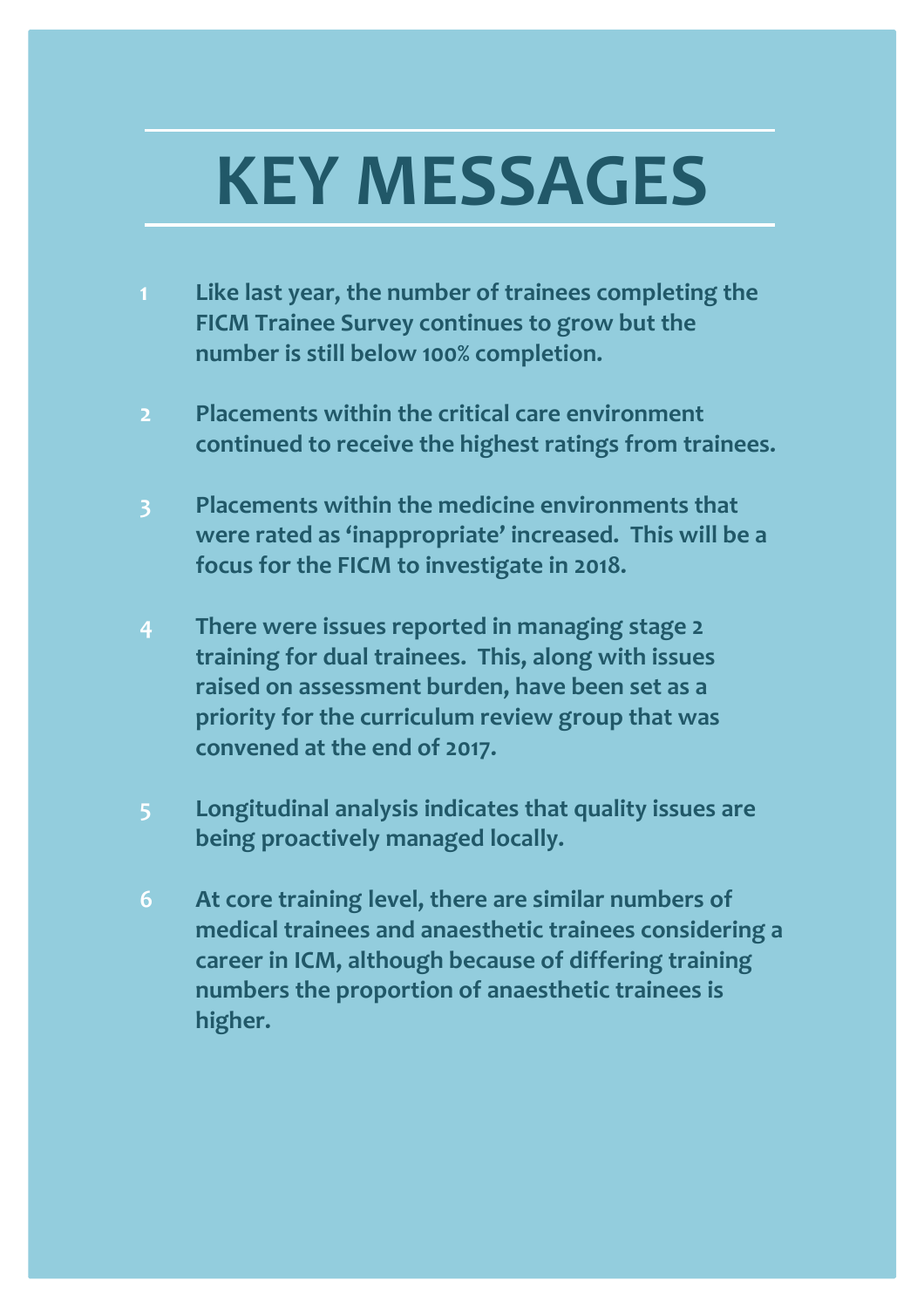# **SECTION 1: INTRODUCTION Chris Thorpe Quality Lead**

Welcome to the third Quality Management of Training Report from the Faculty of Intensive Care Medicine. Quality Assessment for the FICM now sits within the Training, Assessments and Quality committee and oversees the collection of data that allows the FICM to quality manage its training programme. As with other specialties we look towards a variety of indicators to QA our programme (below). A clear link between changes in training and improvement in the quality of consultants is difficult to prove, but by obtaining data from a number of sources we can monitor the process of training, and help guide sensible and effective changes by measuring the results. In addition to the overview of UK training presented here, detailed breakdowns of data on both trainee and GMC feedback is available to Regional Advisors, and this is one of the main drivers for improvement at the regional and local level.

On a separate note, there is an increasing awareness of the need for support for trainees and the FICM are looking at elements of this along with fatigue and wellbeing. These aspects may influence both actual and perceived training responses and we may in the future be able to drill down into this element.

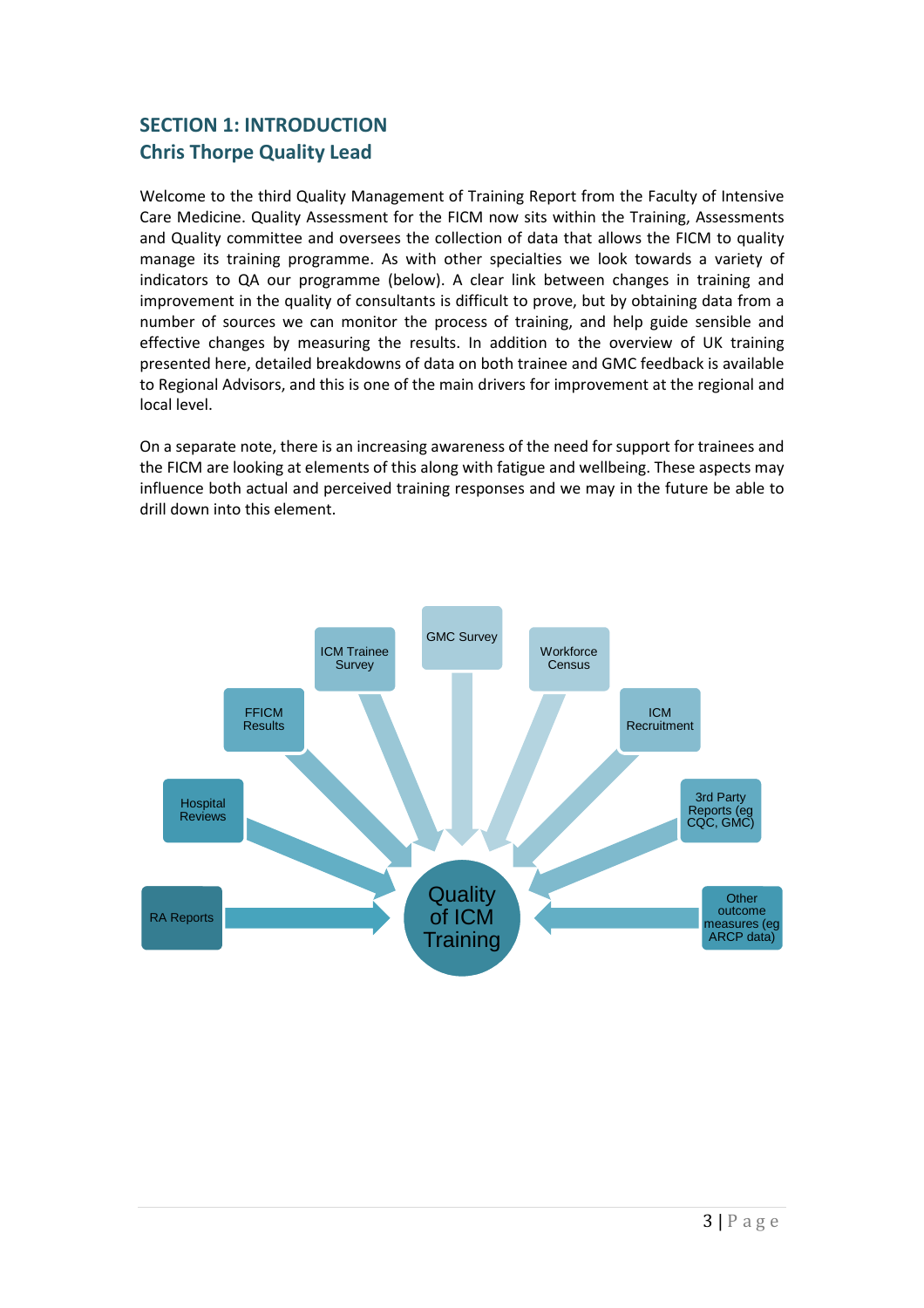# **SECTION 2: FICM TRAINEE SURVEY 2017 Chris Thorpe**

Each year all trainees registered with the Faculty within the new training scheme receive a link to a 'Survey Monkey' questionnaire. Unlike the GMC survey (which collects data at only the one point in the year), the FICM survey collects detailed data on all attachments undertaken that year. Neither does it have the GMC's requirement of 3 responses before providing a report by hospital.

The main beneficiaries are regional training programmes. Each RA gets useful information about which attachments the trainee finds helpful, and those that are less than ideal. This allows the RA to make immediate changes to the training programme.

#### **2.1 OVERVIEW OF 2017 RESULTS**

The FICM trainee survey hit new heights this year with a response rate of 65%, so thank you to all those trainees who took time to fill in the questionnaire.

Overall the training scheme is in good shape and there were lots of good comments throughout, however summaries below mainly focus on areas of difficulty.

#### **Stage 1**

*ICM*: Formal teaching is still not as good as other areas but is improved from last year. Where feedback is negative, this usually focuses on poor training ethos within the department.

*Anaesthetics*: There is a decreased proportion of 'inappropriate' ratings for the standard of training from 2016 (3% vs 15%). Overall feedback confirmed good training.

*Medicine*: Increased proportion of 'inappropriate' standard of training from 2016 (30% v 12%) is seen. There were a variety of reasons for this but prioritising service needs, and poor educational supervision feature more prominently. Very good feedback is seen in some attachments but it still seems that some blocks are less geared up for ICM trainees.

#### **Stage 2**

*Cardiothoracic*: Improved from 2016, with most trainees happy. Negative comments mainly around training structure, particularly formal teaching, and training ethos.

*Paediatrics*: Comments were seen around the anaesthesia / PICU split, mainly not enough PICU but also that the stage 2 year can impinge on anaesthetic training.

*Neurosciences*: Again, several comments echoed the concern of trying to sensibly combine anaesthetic and ICM training, with other comments that training could be improved, in particular formal training.

*General ICM:* Generally good feedback with 44% rating the attachment as excellent. Some comments on inappropriate responsibility for grade, and some on training ethos.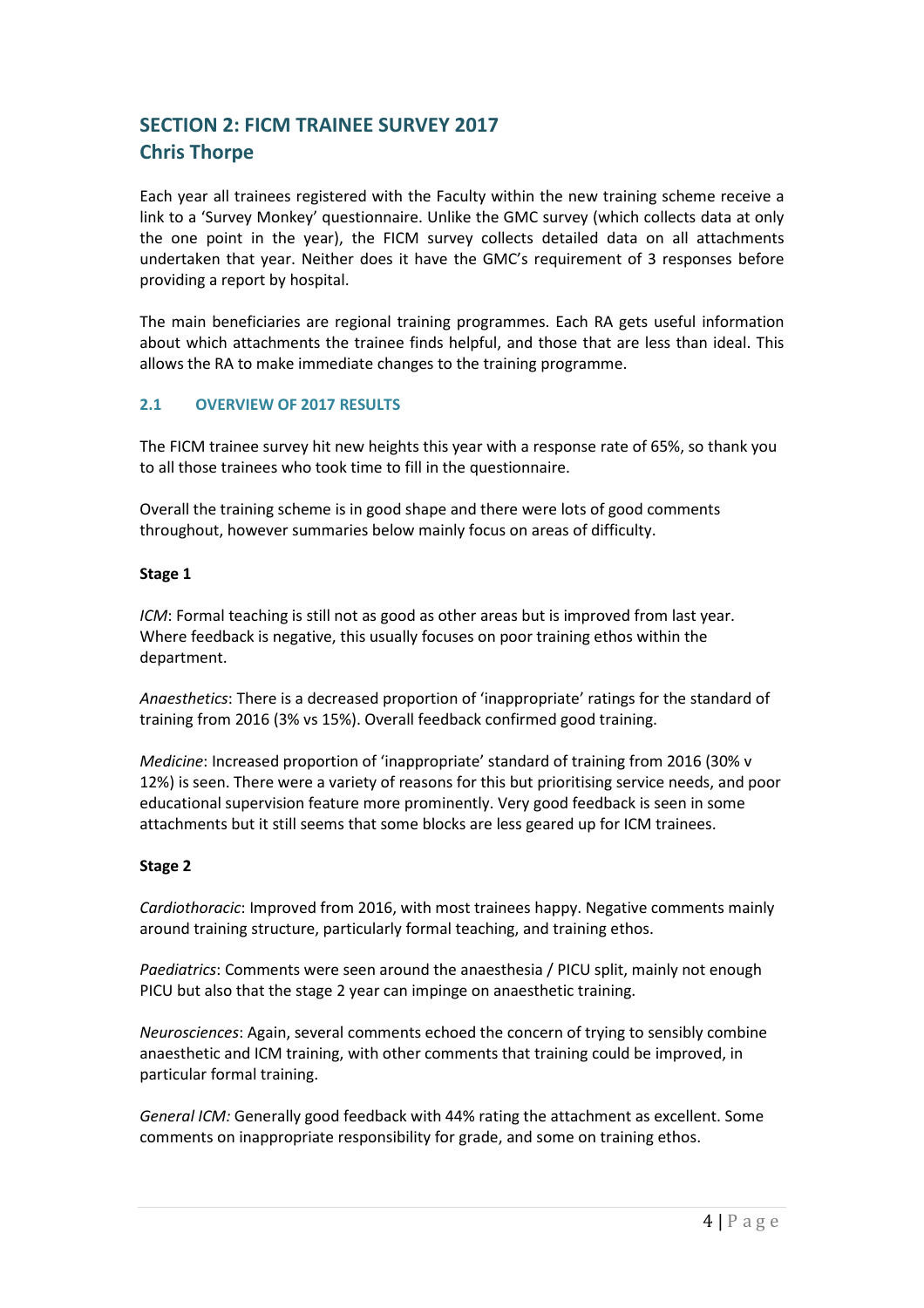*Stage 2 Special skills*: This is the first time we have had feedback from trainees at this stage with 46% rating their attachment as excellent. There were 12 replies, all single specialty trainees. Three trainees undertook ECHO training, 2 research and others included renal, ECMO, QI, Neuro ICU and PHEM. All the attachments received good feedback and along with stage three have the best feedback across the domains, presumably because at this stage they have a bespoke programme organised by enthusiasts.

#### **Stage 3**

Generally good feedback throughout, with 54% rating the year as excellent. A small number of comments on feeling WBAs added little value, and the need for formal teaching to be improved but overall the year was well received.

|                               |               | <b>Number</b>  | Percentage | 2016 |
|-------------------------------|---------------|----------------|------------|------|
| <b>Intensive Care stage 1</b> | Excellent     | 70             | 47%        | 45%  |
|                               | Appropriate   | 69<br>46%      |            | 44%  |
|                               | Inappropriate | 11             | 7%         | 10%  |
|                               |               |                |            |      |
| <b>Anaesthetics stage 1</b>   | Excellent     | 54             | 47%        | 49%  |
|                               | Appropriate   | 57             | 50%        | 36%  |
|                               | Inappropriate | 4              | 3%         | 15%  |
|                               |               |                |            |      |
| <b>Medicine stage 1</b>       | Excellent     | 6<br>16%       |            | 24%  |
|                               | Appropriate   | 54%<br>20      |            | 72%  |
|                               | Inappropriate | 11<br>30%      |            | 12%  |
|                               |               |                |            |      |
| <b>Cardiothoracic stage 2</b> | Excellent     | 20<br>29%      |            | 18%  |
|                               | Appropriate   | 42             | 62%        | 65%  |
|                               | Inappropriate | 6              | 9%         | 18%  |
|                               |               |                |            |      |
| <b>Neurosciences stage 2</b>  | Excellent     | 25             | 37%        | 45%  |
|                               | Appropriate   | 37             | 55%        | 50%  |
|                               | Inappropriate | 3              | 8%         | 5%   |
|                               |               |                |            |      |
| Paediatrics stage 2           | Excellent     | 21<br>33%      |            | 42%  |
|                               | Appropriate   | 36             | 56%        | 52%  |
|                               | Inappropriate | $\overline{7}$ | 11%        | 5%   |
|                               |               |                |            |      |
| <b>Intensive Care stage 2</b> | Excellent     | 25             | 4%         | 53%  |
|                               | Appropriate   | 28             | 49%        | 46%  |
|                               | Inappropriate | 4              | 7%         | 0%   |
|                               |               |                |            |      |
| Special skills year stage 2   | Excellent     | 14             | 46%        |      |
|                               | Appropriate   | 13             | 43%        |      |
|                               | Inappropriate | 3              | 10%        |      |
|                               |               |                |            |      |
| <b>Intensive Care stage 3</b> | Excellent     | $\overline{7}$ | 54%        | 100% |
|                               | Appropriate   | 6              | 46%        | 0%   |
|                               | Inappropriate | $\mathbf 0$    | 0%         | 0%   |

#### **2017 survey overview: How would you rate the standard of training in this placement?**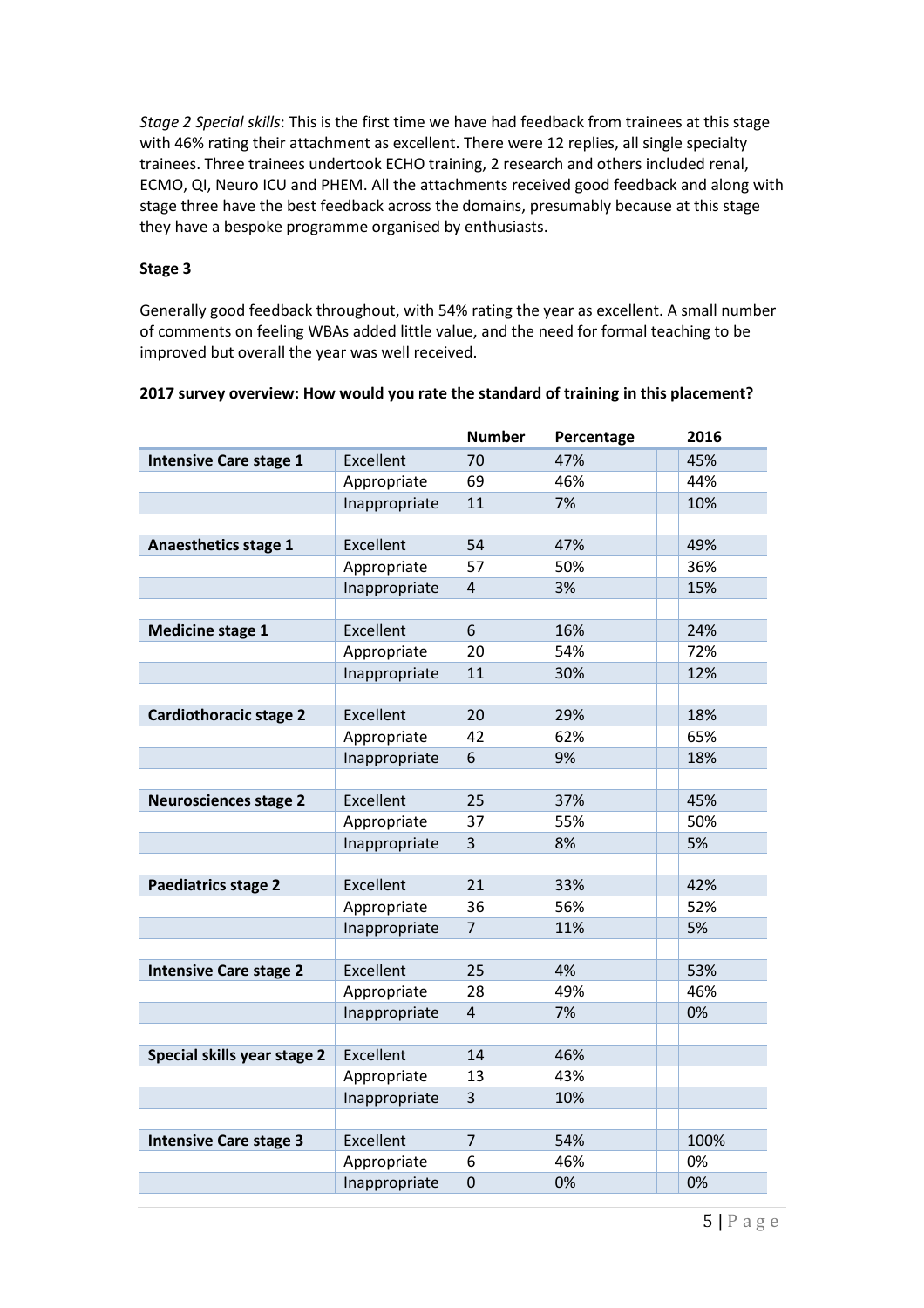# **SECTION 3: GMC TRAINEE SURVEY 2017 Chris Thorpe**

#### **3.1 THE ROLE OF THE GMC**

The GMC is responsible for ensuring both undergraduate and postgraduate training standards are upheld and does this though the Quality assurance framework, which is summarised below:



#### *The Quality Assurance Framework (from the GMC)*

#### **3.2 OVERALL RESULTS FROM THE GMC SURVEY 2016 & 2017**

Scores are out of 100, the higher the better. **Note that the two columns are comparing different things**: Column one has trainees from all specialties within an ICM attachment at the time of the survey; column two has FICM trainees only but these could be in other attachments such as Medicine or Anaesthesia at the time of the survey.

Survey responses are compared with 2016 results. There are three new categories for 2017: Teamwork, Curriculum coverage and Educational Governance.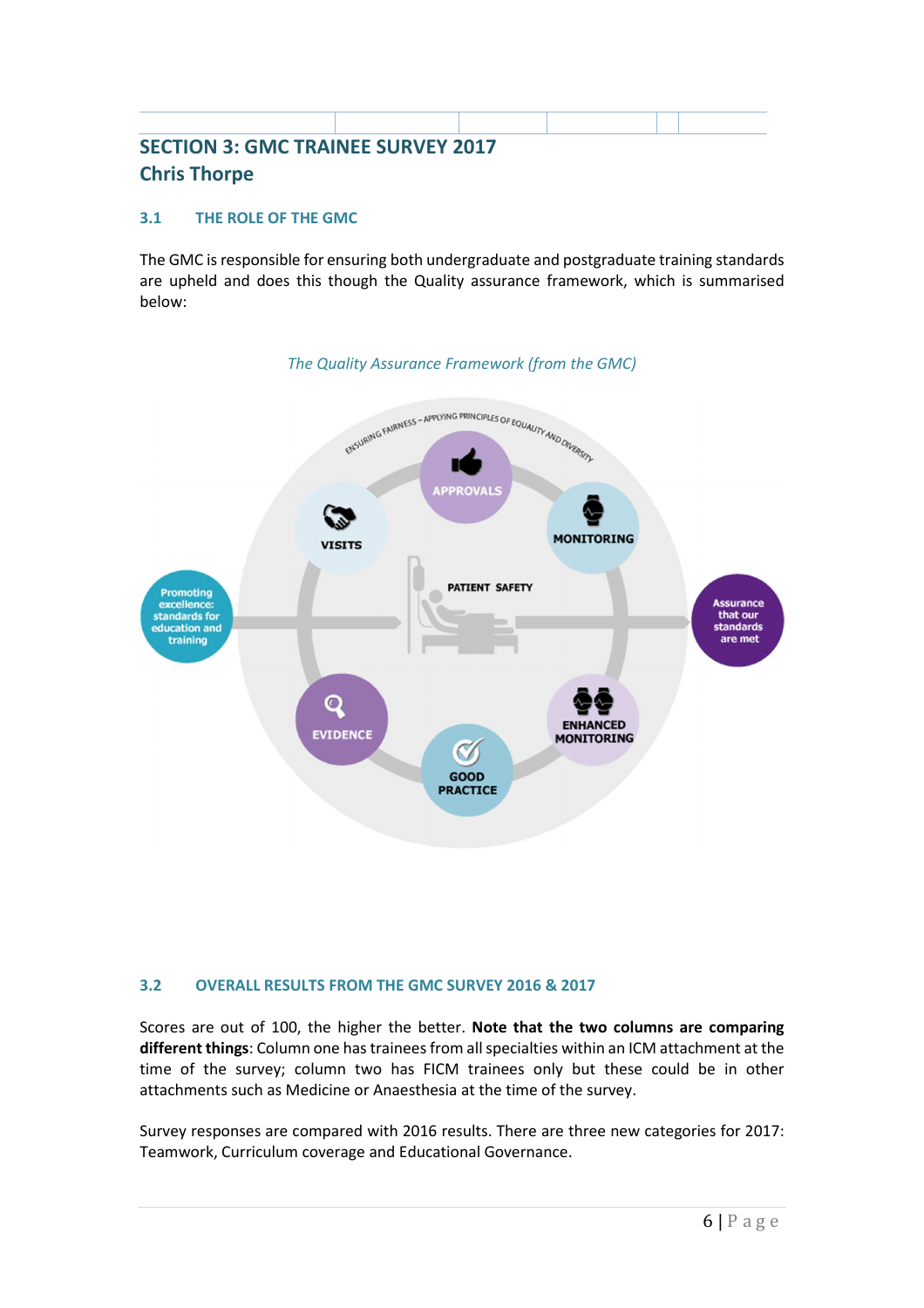|                                | All trainees in an ICM<br>attachment (mean / 100) |      | <b>FICM specialty trainees</b><br>(mean /100) |      |
|--------------------------------|---------------------------------------------------|------|-----------------------------------------------|------|
|                                | 2016                                              | 2017 | 2016                                          | 2017 |
| <b>Overall satisfaction</b>    | 87                                                | 86   | 84                                            | 81   |
| <b>Local teaching</b>          | 66                                                | 66   | 66                                            | 64   |
| <b>Regional teaching</b>       | 65                                                | 63   | 65                                            | 67   |
| <b>OOH supervision</b>         | 92                                                | 93   | 93                                            | 94   |
| <b>Clinical supervision</b>    | 93                                                | 94   | 93                                            | 95   |
| <b>Reporting systems</b>       | 78                                                | 80   | 77                                            | 78   |
| <b>Handover</b>                | 80                                                | 81   | 74                                            | 74   |
| <b>Induction</b>               | 88                                                | 83   | 87                                            | 83   |
| <b>Adequate experience</b>     | 88                                                | 86   | 84                                            | 80   |
| <b>Supportive environment</b>  | 80                                                | 79   | 79                                            | 76   |
| <b>Workload</b>                | 48                                                | 54   | 47                                            | 51   |
| <b>Educational supervision</b> | 91                                                | 89   | 93                                            | 90   |
| <b>Feedback</b>                | 75                                                | 71   | 78                                            | 71   |
| <b>Study leave</b>             | 69                                                | 60   | 73                                            | 64   |
| <b>Teamwork</b>                |                                                   | 79   |                                               | 74   |
| Curriculum coverage            |                                                   | 82   |                                               | 77   |
| <b>Educational governance</b>  |                                                   | 75   |                                               | 76   |

#### **3.3 INTERPRETATION**

There are only minor changes between the 2016 and the 2017 results. In fact, if we look back to 2012 we find that the majority of indicators have remained broadly similar, with most elements proving consistently good and a smaller number proving difficult to improve. The one thing that consistently stands out for both FICM specialty trainees and trainees undergoing a limited time attachment is the workload, however this is marginally better this year. This figure is consistent with other acute specialties.

Clinical and OOH supervision remain good, implying that although trainees are busy they are not left alone to cope. Other indicators are broadly in line with other specialties. Local and regional teaching remain stubbornly difficult to improve despite an effort to link teaching between units in some deaneries. Whilst the GMC survey remains useful for general issues at a regional level, only the FICM survey provides the post-level data that allows us to affect active changes.

This year we also tried to get some information on career intentions from the GMC survey, by bolting on some questions to trainees in other specialties. Replies were obtained from Specialty Trainees in Anaesthetics, and Core Trainees in Anaesthetics and medicine. The intention was for this to also be asked of other groups, such as ACCS trainees but this failed to materialise. From the results we obtained, at core level there is a greater percentage of Anaesthetists interested in ICM however, the number interested is fairly similar between medicine and anaesthetics. Within the ST Anaesthetic cohort, there is a decreasing number interested as the year's progress, in keeping with the available entry points into ICM.

|                                         | Yes | Nο   |
|-----------------------------------------|-----|------|
| <b>Specialty Training Anaesthetists</b> | 534 | 1825 |
| <b>CT Anaesthetists</b>                 | 366 | 531  |
| <b>CT Medicine</b>                      | 318 | 2461 |

#### **Are you currently considering a career in ICM?**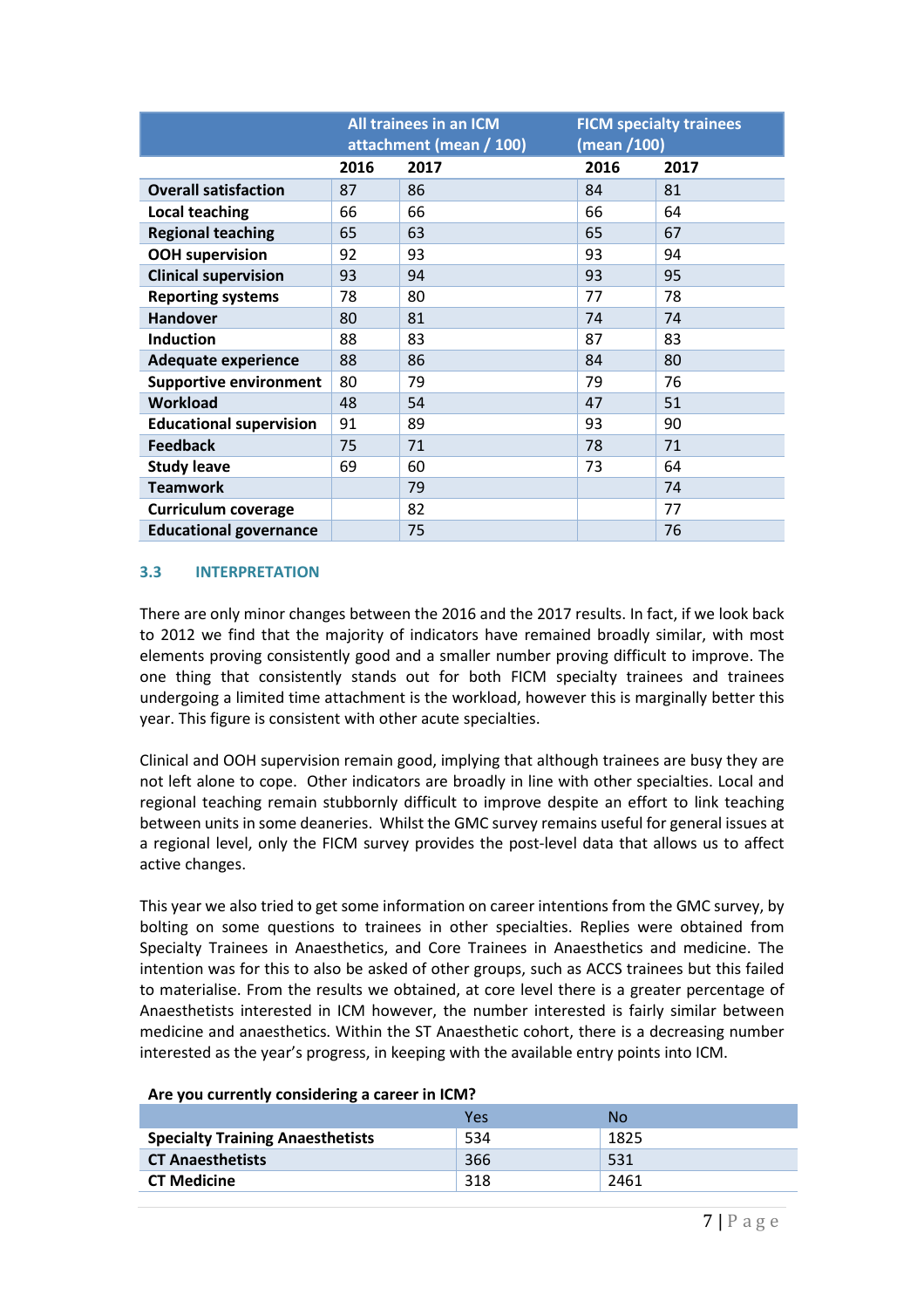In addition, we asked what aspects attracted the trainees to ICM. The first 4 ranking aspects were noticeably the most influential reasons: i.e. Interest in the subject, the broad nature of the specialty, working in an acute environment and the role models that the trainees have come across.

|                                                               | <b>Ranking</b> |
|---------------------------------------------------------------|----------------|
| Interest in subject                                           | 1              |
| Broad nature of specialty                                     | 2              |
| Working in an acute environment                               | 3              |
| Role models/colleagues already working in ICM                 | 4              |
| Quality of training                                           | 5              |
| Variety of career options                                     | 6              |
| Availability of consultant posts                              | 7              |
| Quality of work/life balance compared to other<br>specialties | 8              |
| Availability of training posts                                | 9              |
| Other                                                         | 10             |
| Private practice opportunities                                | 11             |
| None of the above                                             | 12             |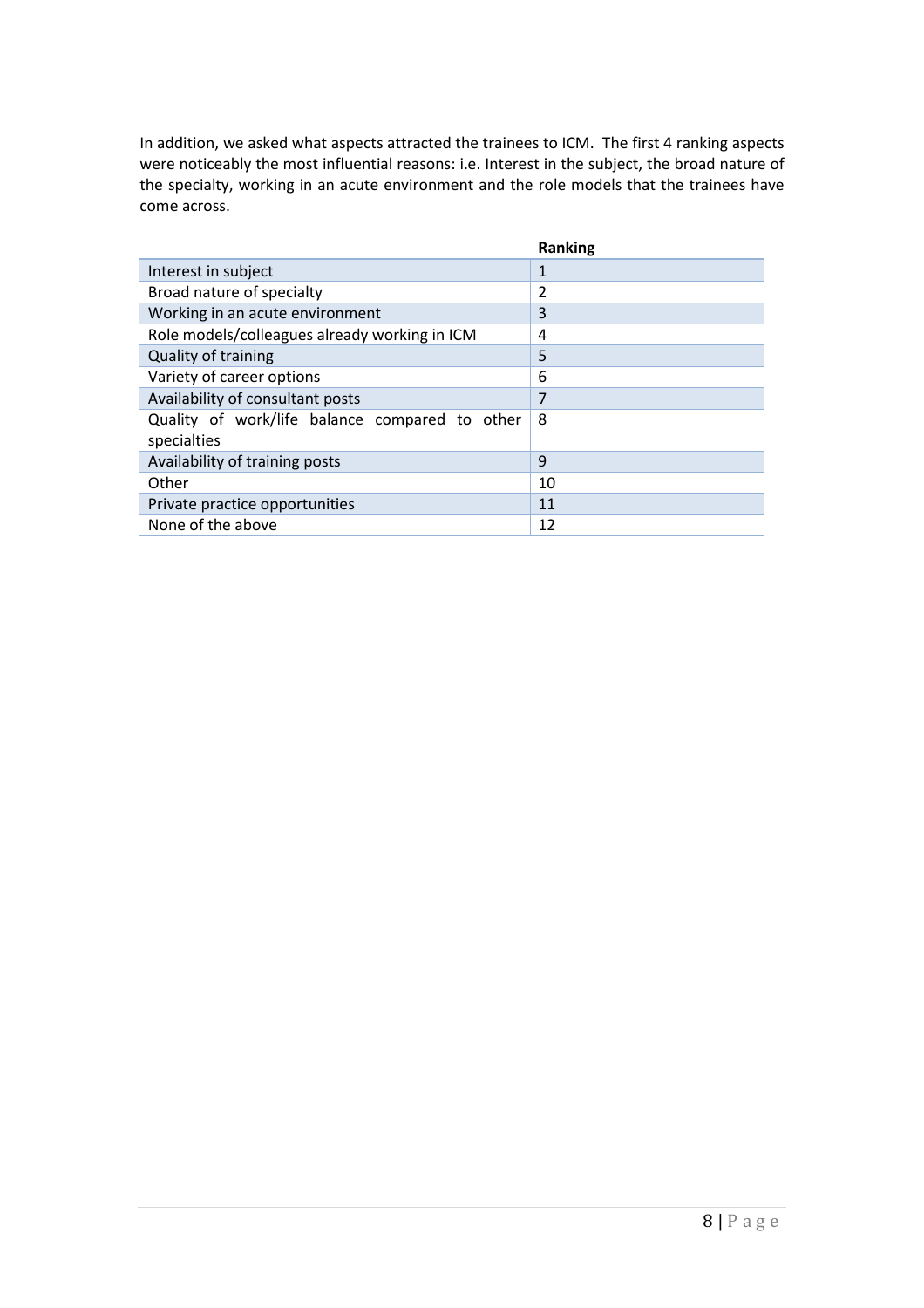# **SECTION 4: REGIONAL ADVISOR REPORTS Mark Carpenter Lead RA**

This year the RA reports were conducted through the survey monkey online platform. 29 out of 32 RAs submitted reports.

#### **4.1 EDUCATIONAL ENVIRONMENT FOR TRAINERS**

Most Faculty Tutors have recognition of their role within the job plan. A number within their allotted SPA time. In response to this the FICMTAQ have made alterations to the FT application form asking the CD to affirm that the FT will have their role recognised at job planning.

#### **4.2 TRAINING SUCCESSES**

As last year, a variety of successes over the last year were commented on by the RAs. Teaching, pass rate in exams and improved training posts were frequently noted, along with echo training and local ICM course development. Integration of ICM trainee and ACCP training was mentioned in a couple of reports underlying the strong multidisciplinary nature of ICM training.

#### **4.3 TRAINING CONCERNS**

This is the first year that we have asked about failure to progress from stage 2 to stage 3 because of exam failure and it was noted in a number of regions that this has been the case.

In contradiction to some regions, the interaction between different partner schools/specialties in some regions has been problematical. It seems clear that organisation of a complex curriculum is done more easily with a strong working relationship with our partner specialties.

#### **4.4 STAGE 2 TRAINING**

Stage 2 training has featured large in the discussions amongst RAs this year, both in terms of the burden of assessments and the overall burden of training with the FFICM exam included with stage 2. As a consequence of this, guidance on how to address the burden and a welcome to ICM document have been produced. Locally trainers are using resources such as e-ICM and attendance at study days as evidence for "hard to get" competencies.

#### **4.5 FICE/CUSIC TRAINING**

The increasing availability and awareness of FICE/CUSIC training was mentioned as a training success in a number of regions. FICE is clearly becoming established across the country although remains a work in progress in a third of regions. GMC sensibly require a factor of training to be established in all training regions before it becomes part of a mandatory curriculum.

#### **4.6 MORALE**

A feeling that ICM trainees in common with trainees in other specialties are suffering low morale partially, but not wholly, because of the new junior contract was mentioned in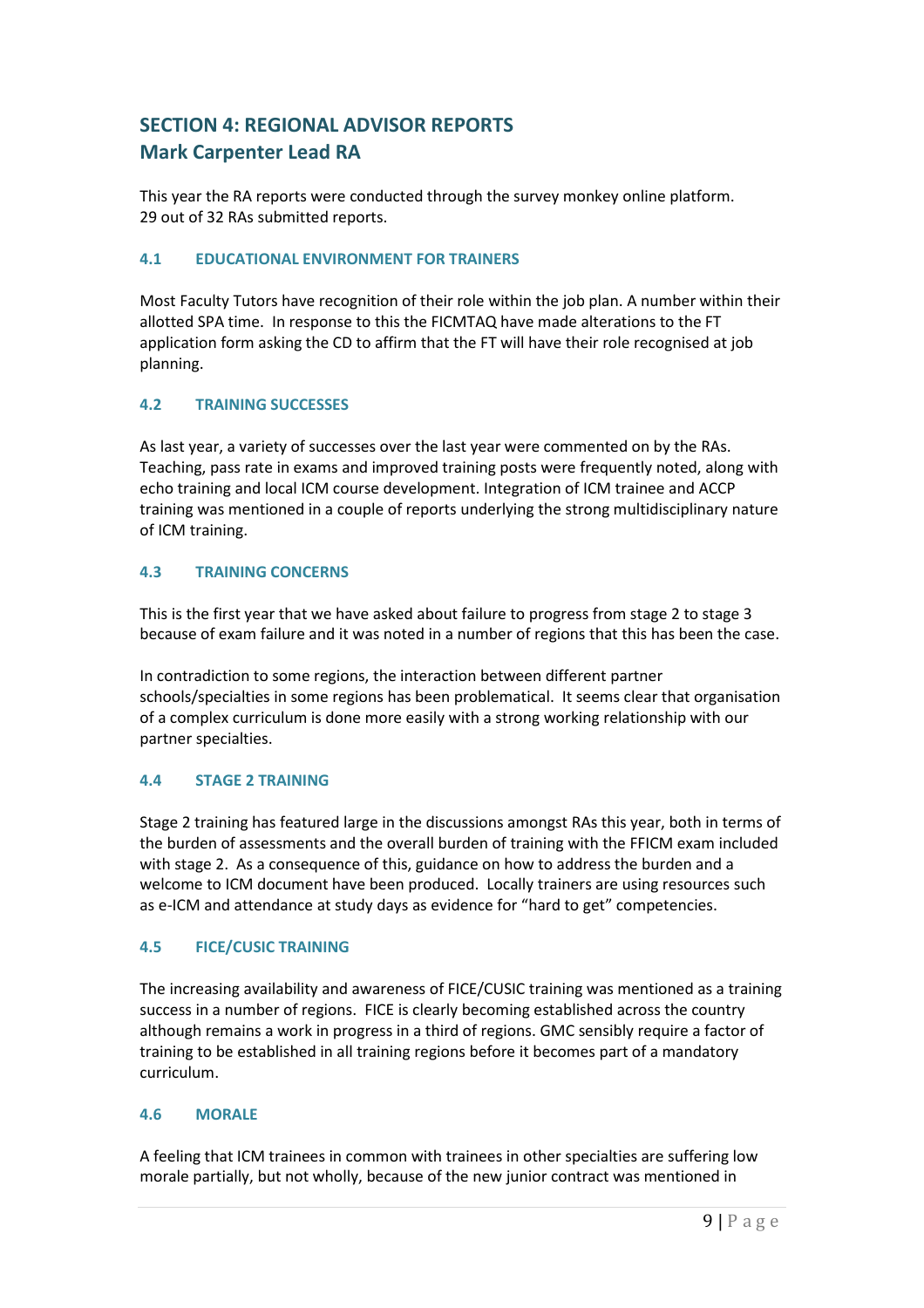several reports. Dual portfolios and assessment burden were cited as causes for this in addition to rota gaps. In other reports there was talk of "much better than last year". Low morale is being addressed in a number of ways across the regions and will be a feature of the Regional Advisor & Faculty Tutor day on the 5th March 2018.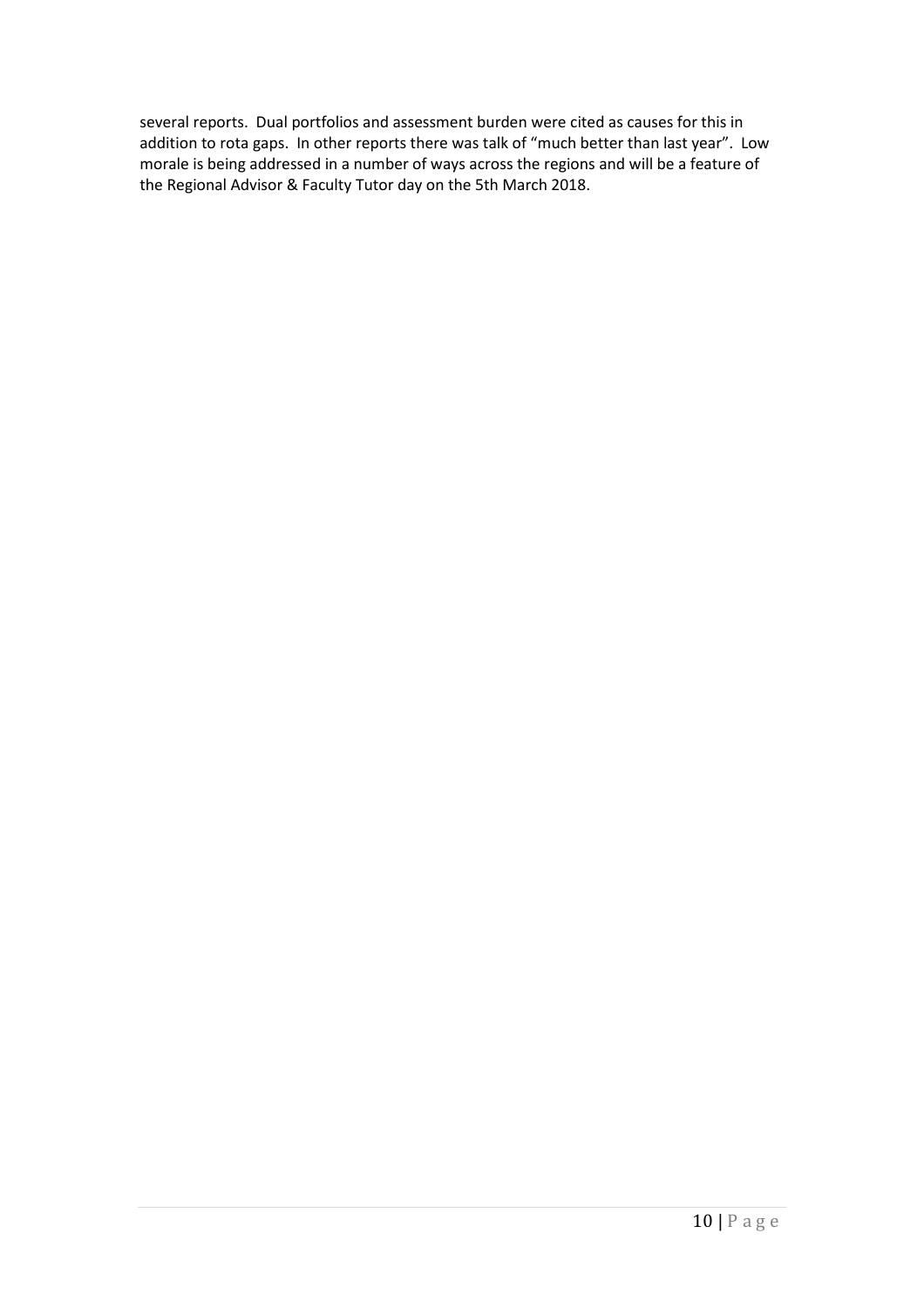## **SECTION 5: EXAMINATION DATA Andy Cohen Chair FICM Examiners**

The FFICM exam is a summative assessment used during the training of intensivists and acts as a gateway to the final stages of training. The regulations for the exam and eligibility are constantly being reviewed to assure they are fit for purpose and consistent with GMC guidance. Recently issues that have been considered include the limited time available for MTI doctors to take the exam and the composition of the written paper. Any changes in regulations are notified in advance on the Faculty website.

The Court of Examiners are charged with the responsibility to write exam papers, set the standard and examine candidates. They are overseen by senior examiners, the Faculty exams department and the Faculty's Training, Assessment and Quality Committee.

The written paper (MCQ) is a machine marked test which is a mix of single best answer and multiple true false questions. The number of single best answer questions is to be increased in line with GMC recommendations. The pass mark for the MCQ is set using modified Angoff referencing. The exam does not use negative marking. The Angoffing system used has been developed to take into account the effect of educated guessing. Once the Angoff score is calculated it is then adjusted by a Standard Error of Measurement (SEM) to allow for borderline candidates.

In January 2017, 84 candidates sat the exam, of whom 74 passed (88.09%). The pass mark was 73.57% and the reliability was 0.7326. In July 2017, 86 candidates sat the written exam, of whom 51 passed (59%). The pass mark was 70.64%. Exam reliability was 0.7211 calculated using KR20. Although the pass mark of the July exam was similar to earlier papers the pass rate was lower than it had been previously. The Angoff referencing group fully scrutinised the Angoff scoring and agreed the final pass mark without dissent. Variations in pass rate of a criterion referenced exam such as the final FFICM are to be expected.

The oral exam comprises of a Structured Oral Exam (SOE) and an Objective Structured Clinical Exam (OSCE). The two components of the exam have to be taken together on the first occasion but if one is failed candidates are able to carry forward their pass in the other component for up to two years. Thus in each cohort of candidates taking the oral exam some will be sitting both the SOE and OSCE and others will be sitting just one component.

The Borderline Regression (BR) and Hofstee methods are used in the standard setting of the SOEs, with Hofstee being used to cross reference the result achieved from the BR method.

In April 2016, 90 candidates sat the SOE. Of the 90, 68 (76%) passed the SOE component. 8 candidates sat the SOE with a previous pass in the OSCE. 6 from 8 passed giving a 75% pass rate for SOE only applicants.

In October 2017, 66 candidates sat the SOE. Of the 66, 48 (73%) passed the SOE component. 10 candidates sat the SOE with a previous pass in the OSCE. 9 from 10 passed giving a 90.00% pass rate for SOE only applicants.

OSCE Standard setting is performed using modified Angoff referencing by the OSCE working party prior to the exam being taken and a cumulative pass mark for each paper agreed. In April 2017, 93 candidates sat the OSCE. Of the 93, 70 (75%) passed this component. 11 candidates sat the OSCE with a previous pass in the SOE. 7 candidates passed, giving a 64%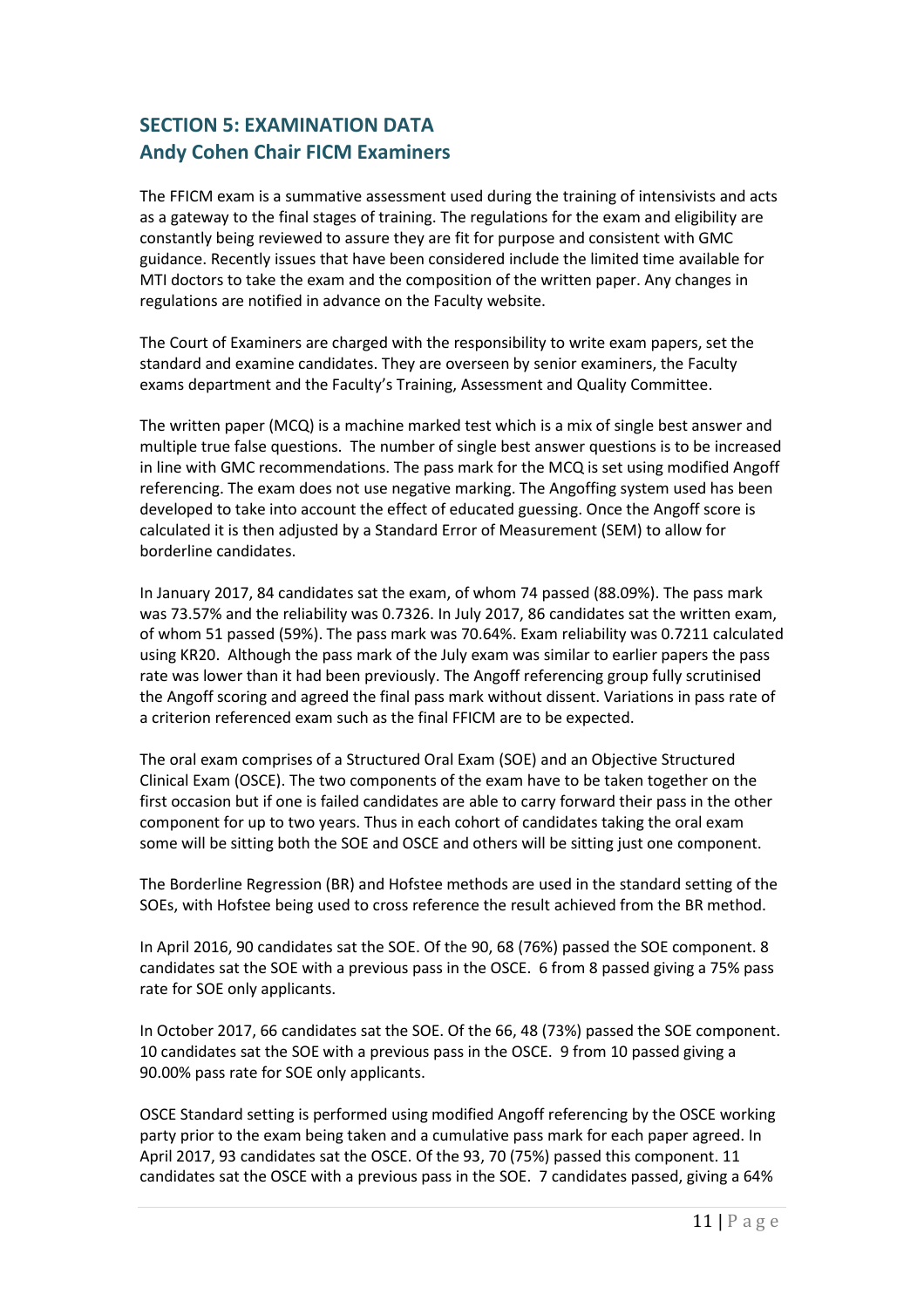pass rate for OSCE only candidates. In October 2017, 72 candidates sat the OSCE. Of the 72, 56 (78%) passed this component. 16 candidates sat the OSCE with a previous pass in the SOE. 11 candidates passed, giving a 68.75% pass rate for OSCE only candidates.

Despite the difference in pass rate of the July MCQ the oral exam following had a pass rate that was similar to previous cohorts although it should be remembered that not all candidates take the oral exam that immediately follows the written paper.

#### **Overall**

In April 2017, 55 candidates from 89 (61.80%) passed the exam overall compared with 67 candidates from 101 (66.34%) in October 2017.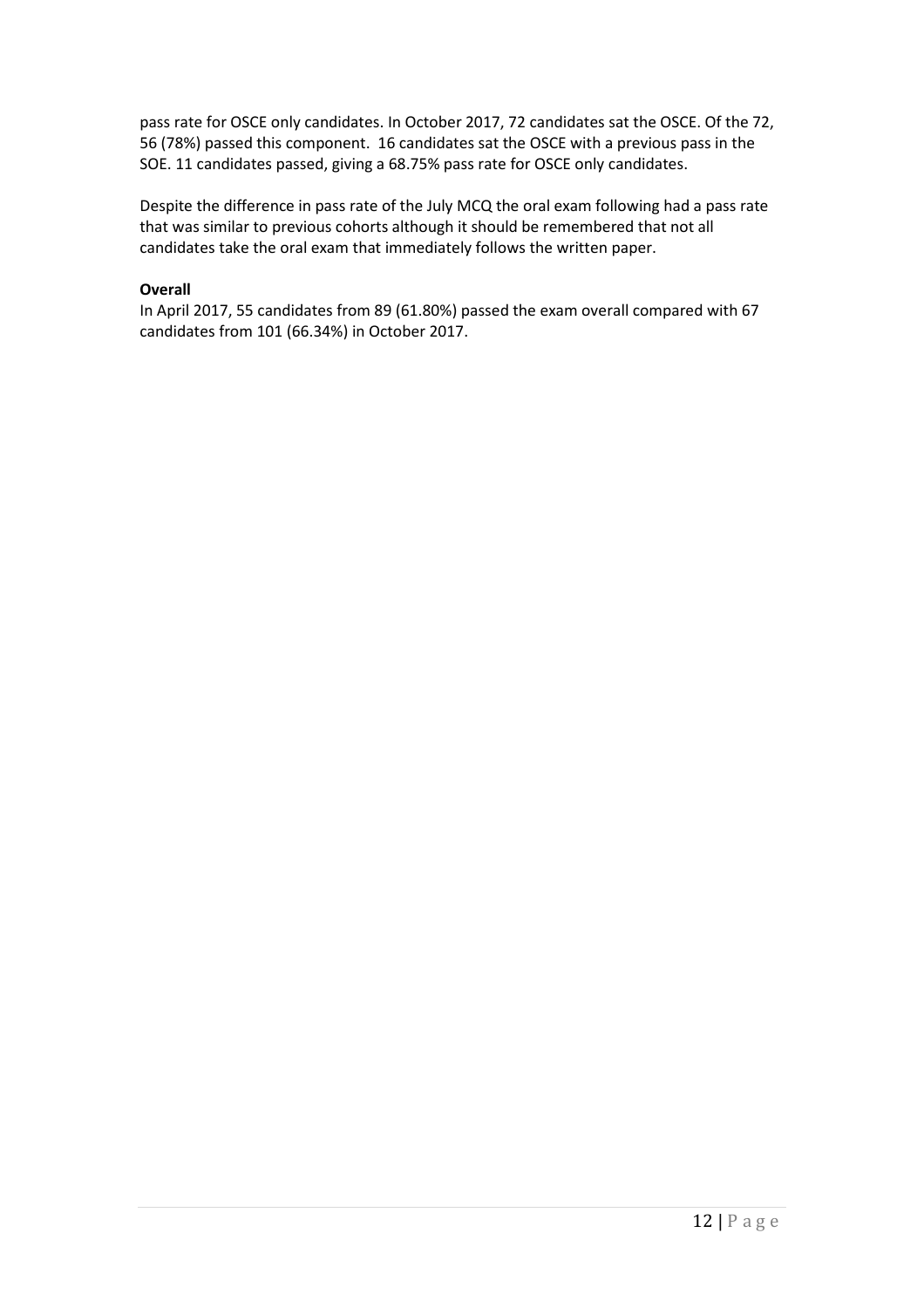### **SECTION 6: RECRUITMENT Jonathan Goodall**

#### **QA Process**

Being in its third year, the FICM National Recruitment QA process is now established and continues to work well: some minor adjustments had been made following 'lessons learned' and feedback from 2016.

#### **Changes for 2017**

- 1. The addition of a face-to-face station for 'Task Prioritisation' was reflected in the QA process, requiring additional QA assessors (QAAs).
- 2. The 'Reflective Practice' written station was quality assured for the first time ensuring that all sections of FICM recruitment are now being assessed.

Those acting as QAAs followed the daily timetable developed in 2016:

#### *Outline Timetable for QAAs*

- *a. Attend generic briefing session with all other interviewers*
- *b. QA assessors attend the station specific briefing session with other interviewers for that station*
- *c. After the station specific briefing QA assessors return to plenary room for QA briefing with QA lead for the day*
- *d. QA assessment for the first 4 cohorts of interviews*
- *e. QA assessors return to plenary room during the 5th cycle of interviews. This time was used to:* 
	- *i. Review the day with other QA assessors*
	- *ii. Ensure that QA forms are completed as appropriate*
	- *iii. Produce a summary of the QA experience*

QAAs were provided with comprehensive information and paperwork for each a station, including scoring matrices (i.e. the same documentation provided for the assessors allocated to each station), along with an individual timetable for the day.

#### **Key Principle of ICM Interviews**

As in previous years, those acting as QAAs were asked to review whether interviews were conducted using the key principles of FICM recruitment:

- Interviews adhered to the format in interview guidance
- Appropriate supporting paperwork for interviewers was available
- Interviewers had received appropriate training
- Interviewers had received equality and diversity training within the previous 3 years
- Were there candidates with special requirements?
- Candidates were treated with fairness, politeness and respect
- Discussion around calibration and scoring happened, before the interviews started
- Scoring was appropriate in all stations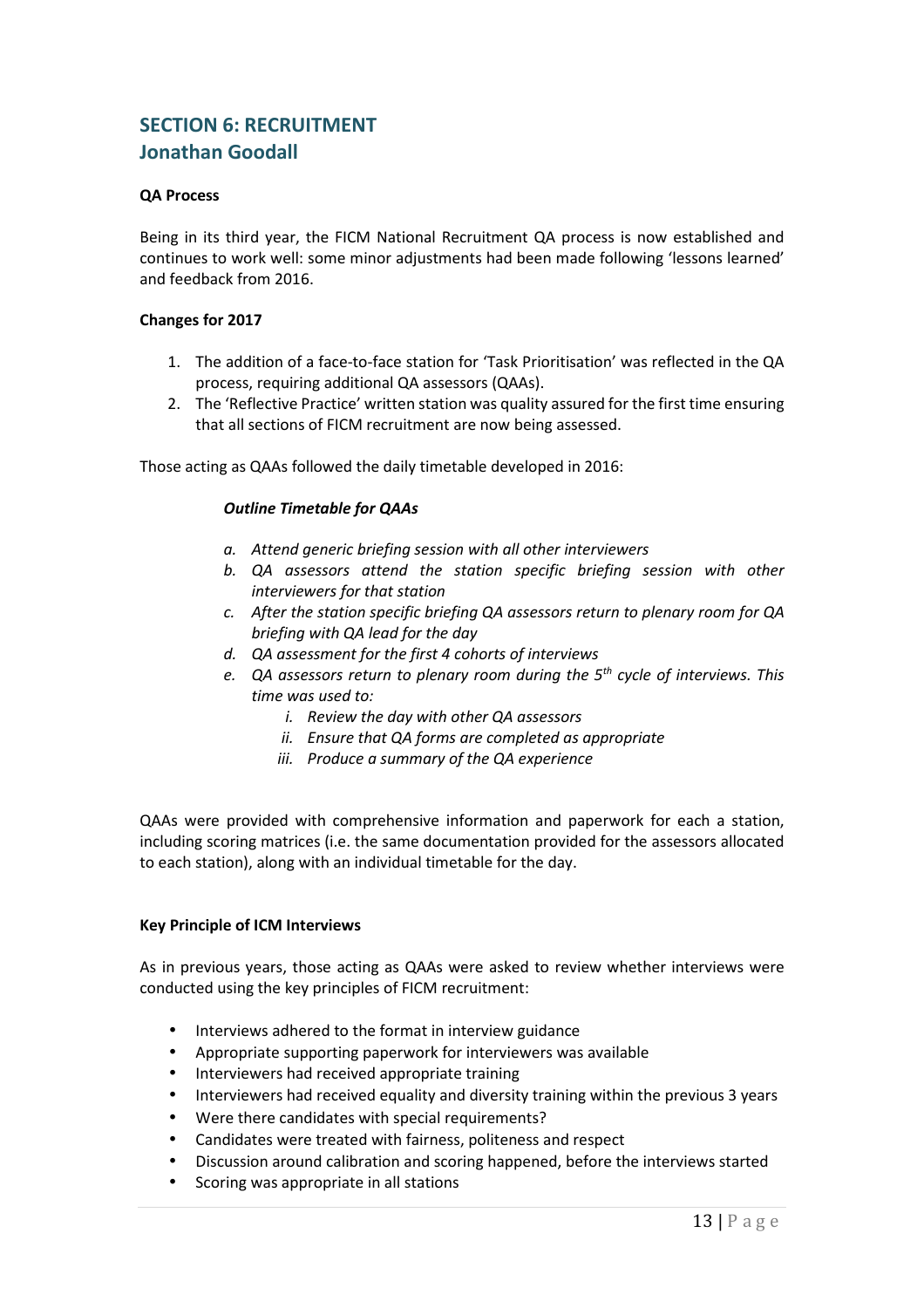- Published FICM recruitment criteria were followed
- The interview panel could provide feedback on the suitability of questions
- Mechanisms for highlighting probity issues were in place

#### **Outcome of QA Assessments**

QAAs felt that the above guidance was adhered to in all interviews conducted during 2017 recruitment. The QAAs also commented on the following:

- Changes to the 'Task Prioritisation' station improved the quality of this station
- The introduction of QAA to the 'Reflective Practice' (RP) station was both useful and easy to conduct. Around 30% of the papers on each day were scored for a third time by a QAA to check the consistency of scoring.
- There was a high degree of consistency between interviewers scoring the RP written reports.

#### **Summary**

The recruitment QA process continues to work very well. As in previous years, QAAs were impressed with both the quality of the material, the questions and the conduct of the interviews. The changes made since 2016, including introducing QA to the reflective practice station, should be retained. Appropriate briefing and paperwork for QAAs continues to be of prime importance to ensure the process runs smoothly and effectively.